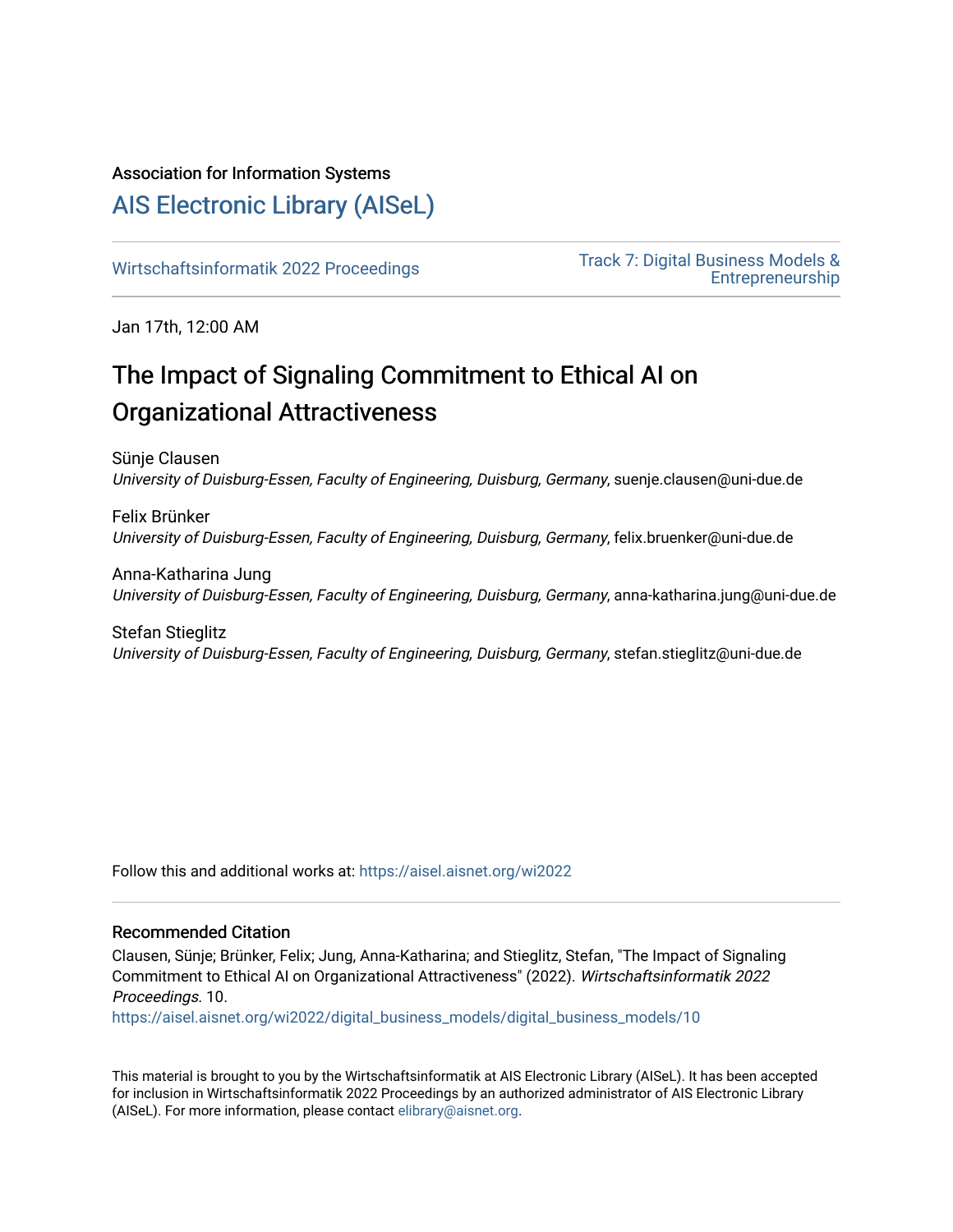### **The Impact of Signaling Commitment to Ethical AI on Organizational Attractiveness**

Sünje Clausen<sup>1</sup>, Felix Brünker<sup>1</sup>, Anna-Katharina Jung<sup>1</sup>, Stefan Stieglitz<sup>1</sup>

<sup>1</sup> University of Duisburg-Essen, Faculty of Engineering, Duisburg, Germany {suenje.clausen, felix.bruenker, anna-katharina.jung, stefan.stieglitz}@uni-due.de

**Abstract.** As organizations drive the development and deployment of Artificial Intelligence (AI)-based technologies, their commitment to ethical and humanistic values is critical to minimizing potential risks. Here, we investigate talent attraction as an economic incentive for organizations to commit to ethical AI. Based on Corporate Social Responsibility (CSR) literature and signaling theory, we present a mixed-methods research design to investigate the effect of ethical AI commitment on organizational attractiveness. Specifically, we i) identify signals of ethical AI commitment based on a review of corporate websites and expert interviews and ii) examine the effect of selected signals on organizational attractiveness in an online experiment. This short paper presents first results on ethical AI signals and details the next steps. Our research will contribute to the theoretical conceptualization of ethical AI as a part of CSR and support managers of digital transformation processes when weighing investments in ethical AI initiatives.

**Keywords:** Signaling Theory, Corporate Social Responsibility, Organizational Attractiveness, Artificial Intelligence, Ethics

#### **1 Motivation**

Artificial Intelligence (AI), that is, the "*increasing capability of machines to perform specific roles and tasks currently performed by humans within the workplace and society in general*" [1, p. 2], is considered a key element for value creation in organizations and obtaining competitive advantages in the digital transformation [2]. While AI-based technologies are increasingly integrated in organizations [3], they are also a subject of concern [4, 5] especially due to their complexity and adaptability impeding the anticipation of adverse outcomes [6]. Thereby, legal guidelines and frameworks for the development and deployment of AI are still in their infancy and transferring them into practice can be challenging [6] and is strongly dependent on the priorities within organizations [7]. Thus, the initiatives of organizations to strive for *AIbased technologies as a force of good which empower humans and benefit society* (here referred to as "*ethical AI"*) are a crucial step for avoiding potential harms and should be a part of any company's corporate social responsibility (CSR) initiatives.

CSR has its roots in normative ethics [8] and has been defined as an "*organization's voluntary efforts to operate ethically and promote the social and economic welfare of* 

<sup>17</sup>th International Conference on Wirtschaftsinformatik, February 2022, Nürnberg, Germany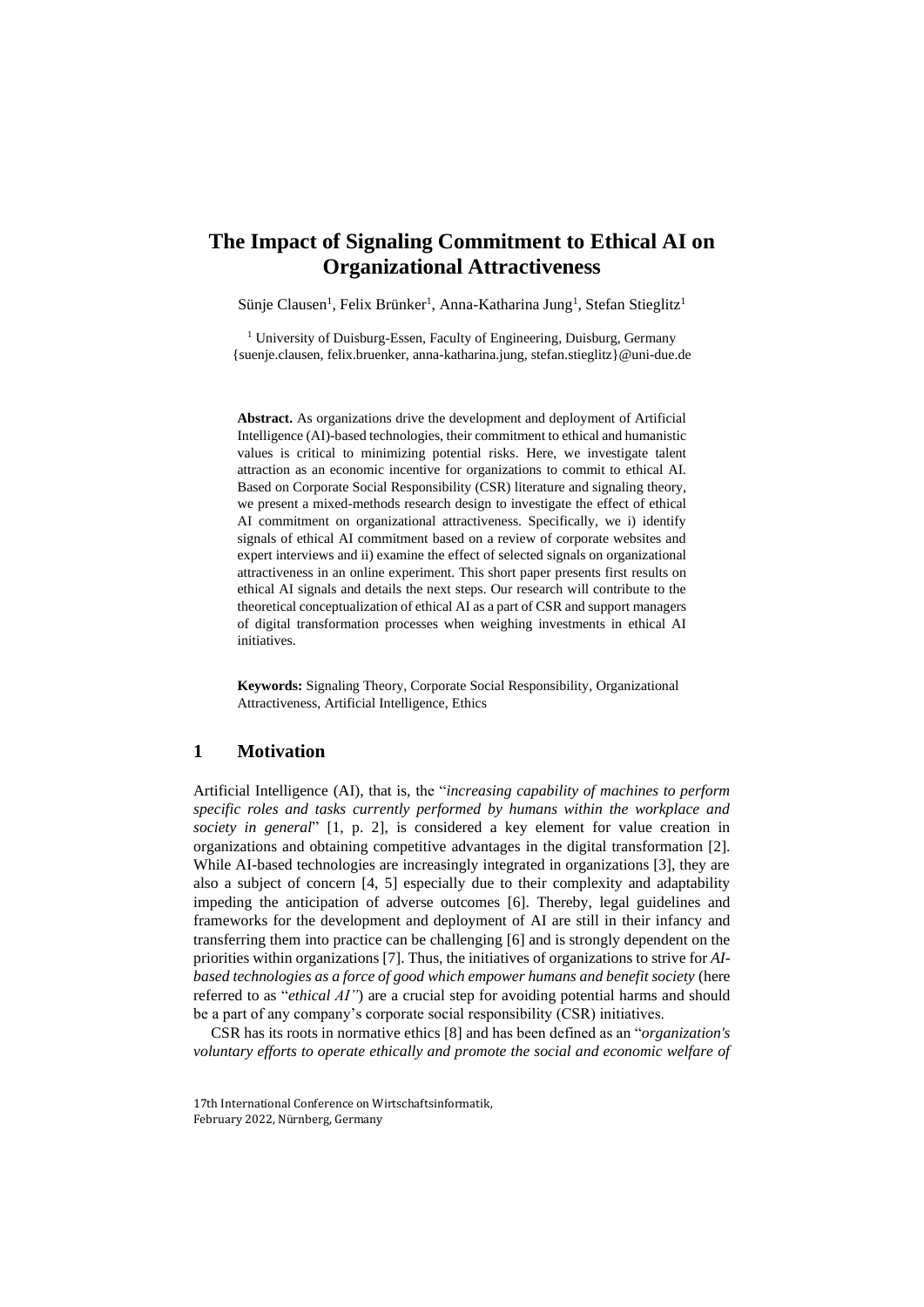*internal and external stakeholders*" [9, p. 872]. The view that organizations ought to take more responsibility for the social and economic impact of digital technologies is also reflected in the recently proposed concept of corporate *digital* responsibility (CDR; [10]). Yet, regardless of normative considerations, the historical development of CSR shows that *economic incentives* are indispensable for organizations engaging in CSR activities [11]. Accordingly, previous research addressed how *doing good* (i.e., being ethical) and *doing well* (i.e., making profit) could be reconciled [12, 13] and identified arguments in the "business case for CSR" [14]. This raises the question: which economic incentives exist for organizations to voluntarily commit to ethical AI?

One such economic incentive could be a competitive advantage in attracting and retaining talent [14] which is one of the most important factors for sustained business success [15]. Due to demographic developments and changing demands in the job market, the competition among organizations for recruiting talented employees has intensified [16, 17]. Thereby, CSR initiatives (e.g., sustainable practices) were found to increase organizational attractiveness and employer attractiveness [18, 19] as well as job choice intentions [20, 21]. Moreover, Ronda et al. found that CSR is a *nonnegotiable attribute* for some applicants: If a company did not meet CSR requirements, job offers were rejected in 31% of the cases, regardless of other attributes [22]. Thus, CSR serves as a competitive advantage for attracting talent [23, 24]. Here, organizational attractiveness refers to one's (positive) attitude toward an organization and perceived desirability of entering an employment relationship. The effect of CSR on organizational attractiveness has been explained with signaling theory [25, 26] which assumes that CSR initiatives convey information about the companies' values and practices. The effect on the perceived organizational attractiveness of prospective applicants is mediated through perceived value fit with an organization, anticipated pride of working for an organization, and expected treatment in an organization [18].

Against this backdrop, we suggest that signaling commitment to ethical AI as a part of CSR could signal desirable qualities about an organization and thus serve as a competitive advantage in attracting and retaining talent. Accordingly, we formulate the following research question: *How does signaling commitment to ethical AI impact organizational attractiveness?*

To answer this research question, we draw on signaling theory, CSR-, and organizational attractiveness literature [9, 18, 26] and follow a mixed methods approach to i) identify signals of commitment to ethical AI based on a review of corporate websites and an interview study and ii) examine the effect of these signals on organizational attractiveness in an online experiment. Here, we present our approach and first results for identifying ethical AI signals and the design for the online experiment. Our research will contribute to the conceptualization of CSR regarding ethical AI initiatives, empirically test the model of signaling mechanisms by Jones and colleagues [18] in a new context, and support managers of digital transformation processes when weighing the costs and benefits of ethical AI initiatives. It could present a strategy for *doing well by doing good* [12] and synergistically achieving instrumental (i.e., increasing profit through improved talent attraction) and humanistic (i.e., social welfare through a focus on ethical AI) outcomes when developing or deploying AI systems in organizations [cf. 27].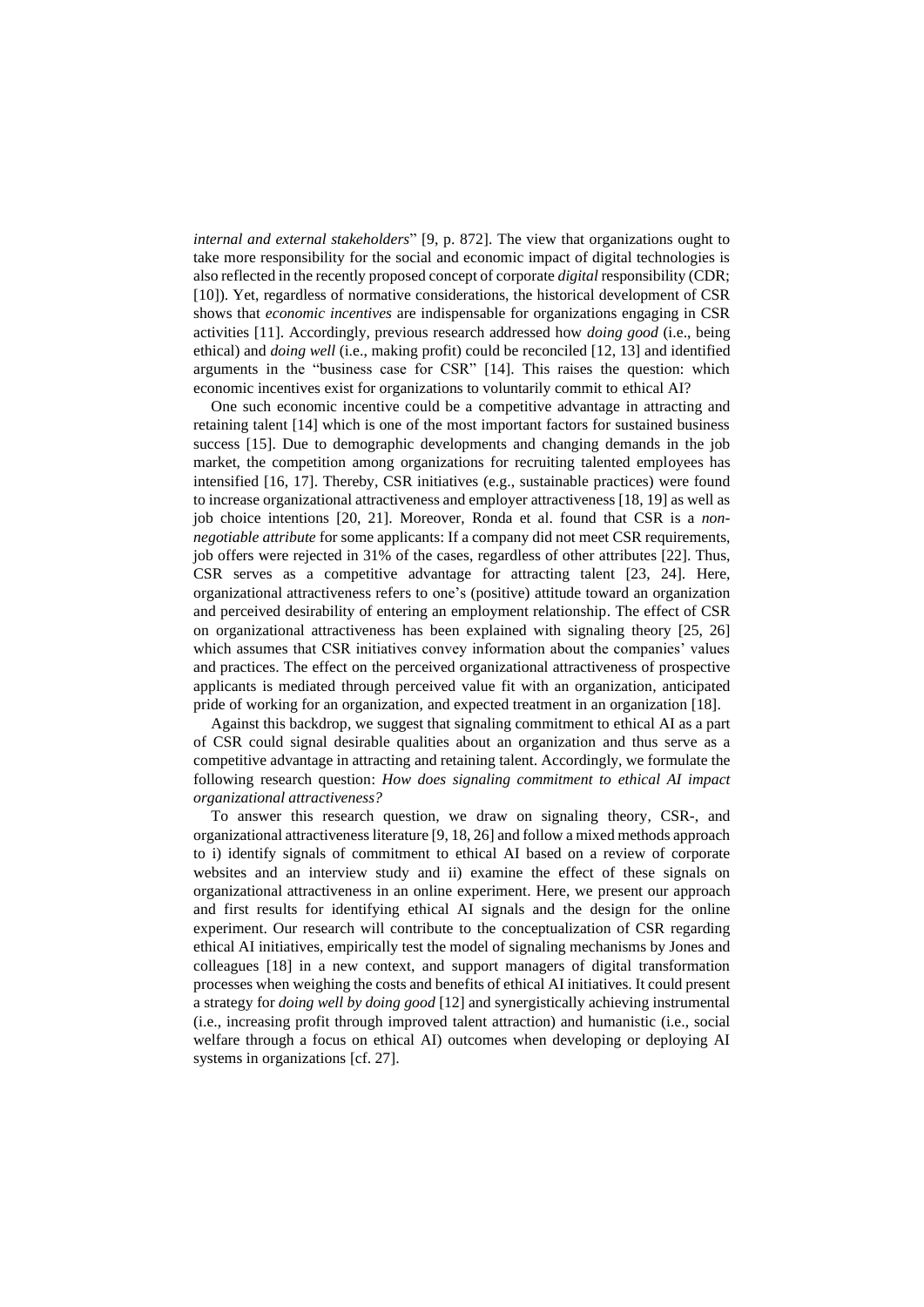#### **2 Research Design**

#### **2.1 Signaling commitment to ethical AI**

To identify signals of commitment to ethical AI, we reviewed the websites of companies which i) develop and/or apply AI technologies and ii) are listed among "The 2021 World's Most Ethical Companies" by the Ethisphere Institute. The rating evaluates the company's i) Ethics and Compliance Program, ii) Culture of Ethics, iii) Corporate Citizenship and Responsibility, iv) Governance, and v) Leadership and Reputation based on company-reported data, supplementary documentation, publicly available information, and, if necessary, additional research. While it is not focused on ethical AI specifically, we expected that a software, IT- or technology organization ranking highly in these areas of ethical conduct is also likely to be committed to ethical AI. Thus, we expected that the online presence of such companies would provide informative examples for signaling commitment to ethical AI to relevant stakeholders.

From the 2021 list, we selected companies from the industries "Software & Services", "Information Technology Services", and "Technology" which indicated on their website that they develop or use AI technology (i.e., Infosys, wipro (IND), DellTechnologies, HewlettPackard Enterprise, IBM, leidos, Microsoft, Salesforce, workday (USA)). The websites of these companies were reviewed for information related to *costly* initiatives in the field of AI technology and ethics. According to signaling theory, a signal only conveys information to the recipient if it is costly. Otherwise, it could be acquired by anyone and thus would lose its informational quality [25]. Zerbini [26] developed an overview of CSR signals and distinguishes between dissipative costs (i.e., must always be paid for acquiring a signal, for example hiring an Ethics Officer) and penalty costs (i.e., must only be paid if signals turn out to be untrue, for example if a company is sued for not following its own code of ethics). Table 1 shows exemplary signals retrieved from the websites of IBM and Salesforce and their classification based on Zerbini [26].

To validate, prioritize, and potentially complement the list of identified ethical AI signals, semi-structured interviews will be conducted with each 3-5 individuals from i) Human Resources or Management, ii) Business Ethics, and iii) prospective applicants in the technology sector. The first part of the semi-structured interview includes questions about the background and position of the interviewee, the perceived relevance of ethical behavior of an organization in job choice, and if they can think of initiatives of organizations which make them appear more ethical to them. In the second part, the identified ethical AI signals will be discussed with four guiding questions: How do you perceive the costs or difficulty of implementing or acquiring the signal? How does the signal impact organizational attractiveness for you? How relevant do you consider the signal from an ethical or societal point of view? What would make this signal (in)sincere for you? The interviews will be transcribed and coded according to qualitative content analysis [28]. A subset of ethical AI signals will then be implemented on the website of a fictious technology company called "Cladus" as a corporate website is often the first point of contact for job seekers.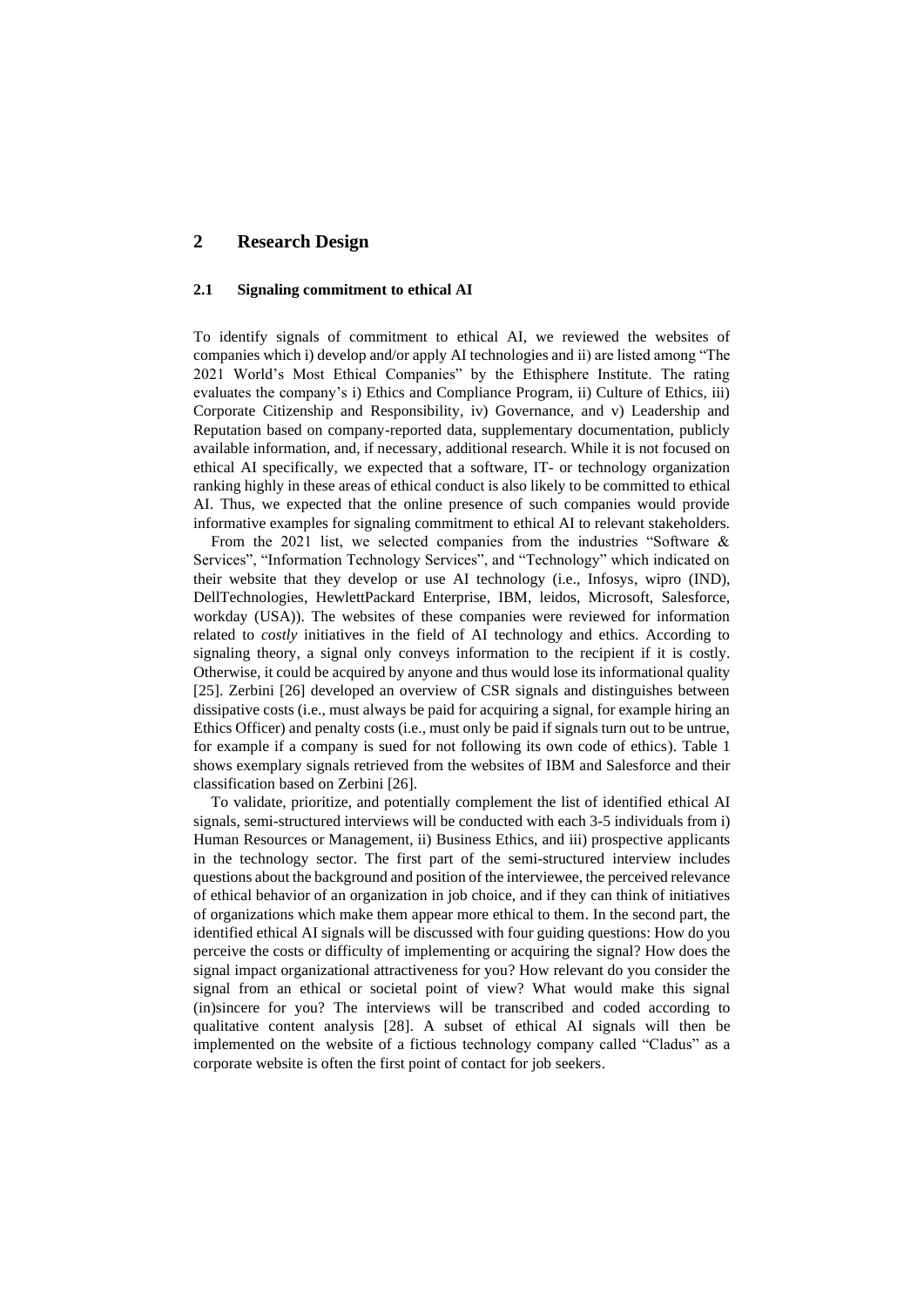| Company    | Observable Signals                                                                                                      | Classification<br>based<br>on [26]; new signals |
|------------|-------------------------------------------------------------------------------------------------------------------------|-------------------------------------------------|
| Salesforce | Chief ethical and ethical use officer and<br>"Office of Ethical and Ethical Use of<br>Technology" with advisory council | Ethics officer<br>Ethics committee              |
|            | Guiding principles (e.g., privacy, safety)<br>AI<br>ethics commitment<br>and<br>(e.g.,<br>accountable, transparent)     | Code of ethics                                  |
|            | Certifications,<br>standards,<br>regulations<br>(e.g., ISO 27018 for data privacy)                                      | Trust marks<br>(certifications)                 |
|            | Building awareness for employees (e.g.,<br>consequence scanning)                                                        | Training programs                               |
| <b>IBM</b> | AI ethics board, IBM Policy Lab                                                                                         | Ethics committee(s)                             |
|            | Trust and transparency principles (e.g.,<br>augment- not replace, explainability)                                       | Code of ethics                                  |
|            | Open-source software toolkits (e.g., AI<br>Fairness 360 to find biases)                                                 | Corporate disclosure<br>(knowledge sharing)     |
|            | European Commission Expert Group on<br>AI, Global Partnership on AI, IEEE<br>Global initiative on AI Ethics             | Trust marks<br>(memberships)                    |
|            | TechEthicsLab (with University of Notre<br>Dame) – research collaboration                                               | Research                                        |
|            | Self-restriction not to develop general<br>facial recognition software until legal<br>framework is refined              | Self-restriction                                |

**Table 1.** Examples of signaling commitment to ethical AI

#### **2.2 Impact of ethical AI signals on organizational attractiveness**

The empirical evaluation of the website is based on the theoretical model by Jones et al. [18] as we investigate if the identified signals of commitment to ethical AI increase organizational attractiveness both directly and mediated by anticipated pride/organizational prestige, perceived value fit, and expected treatment. Additionally, as insincerity of the signals might torpedo the effect [26, 29], we include perceived signal quality as a moderator of the relationship. We formulate the following hypotheses (visualized in Figure 1):

**H1a-c**: Signals of commitment to ethical AI increase a) the anticipated pride/organizational prestige, b) the perceived value fit, and c) the expected treatment. **H2a-c**: The effect of the signals of commitment to ethical AI on a) the anticipated pride/organizational prestige, b) the perceived value fit, and c) expected treatment is positively moderated by a high perceived signal quality.

**H3a-c**: The a) anticipated pride/organizational prestige, b) perceived value fit, and c) expected treatment increase the perceived organizational attractiveness.

**H4**: Signals of commitment to ethical AI increase the perceived organizational attractiveness.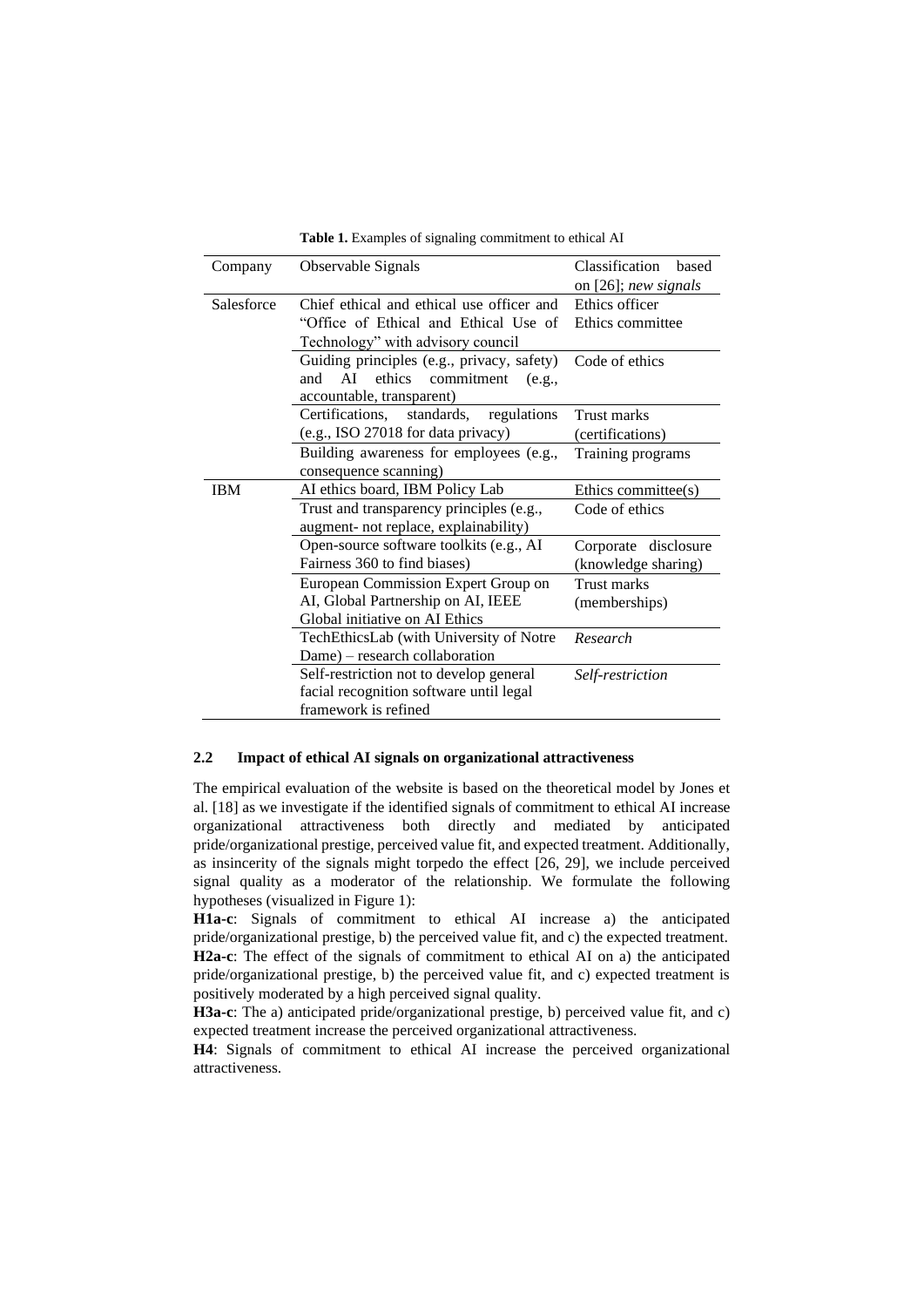

**Figure 1.** Adapted research model [18] of the effects of signals of commitment to ethical AI on organizational attractiveness

For the main study, we plan to recruit at least 200 participants (matching  $N = 180$  in Jones et al. [18]) who have an educational or professional background in IT. In a between-groups design, the participants will be asked to imagine that they are looking for a new job and want to evaluate if Cladus would be a suitable employer. There will be three groups with different websites: Group 1 (baseline), group 2 (ethical AI signals), and group 3 (ethical AI signals + general CSR information). This allows for quantifying the added value of ethical AI commitment. For realism, only positive and a multitude of ethical AI signals are included on the website. Other potentially relevant factors for job choice (e.g., salary) are mentioned on the website in all conditions. Following the methodological approach of Jones et al. [18] we use the same scales for measuring anticipated pride [30], perceived value fit [18], expected treatment [18], organizational attractiveness [31], and will derive questions for perceived signal quality from related measures. For analyzing the data, we aim to conduct multiple regression analysis including the examination of mediators and moderator effects as visualized in Figure 1. We also aim to examine potential group differences that might result based on the applied signals. Furthermore, as other studies found CSR to be especially important for attracting millennials [9] and women [22], we will consider individual demographics (age, gender, AI experience) to exploratively check for group influences.

#### **3 Conclusion**

This short paper proposes a study to addresses the research gap regarding the role of ethical AI as a part of CSR and a possible economic incentive for organizations to commit to ethical AI. Organizations drive AI innovation and use, and their choices have implications for society and individuals. On a theoretical level, the study will contribute to the understanding of signal-based mechanisms and organizational attractiveness by transferring Jones et al.s' [18] model to the context of ethical AI and additionally considering the role of perceived signal quality. It will also add to the conceptualization of CSR in research to include ethical AI and potentially add types of signals (e.g., selfrestriction) to existing overviews [26].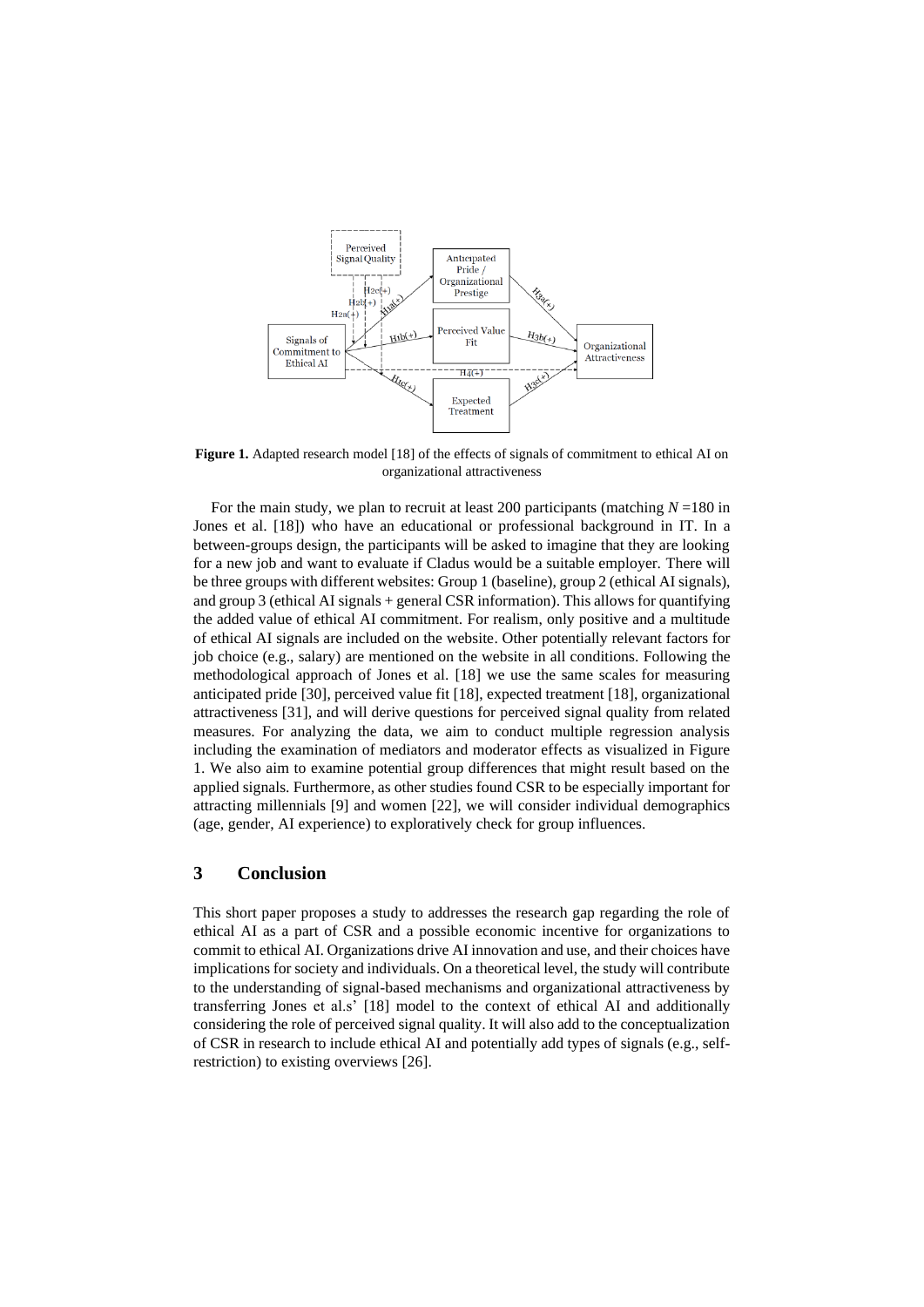#### **4 References**

- 1. Dwivedi, Y.K., Hughes, L., Ismagilova, E., Aarts, G., Coombs, C., Crick, T., Duan, Y., Dwivedi, R., Edwards, J., Eirug, A., et al.: Artificial Intelligence (AI): Multidisciplinary perspectives on emerging challenges, opportunities, and agenda for research, practice and policy. International Journal of Information Management, vol. 57, 101994 (2021). doi: 10.1016/j.ijinfomgt.2019.08.002
- 2. Borges, A.F., Laurindo, F.J., Spínola, M.M., Gonçalves, R.F., Mattos, C.A.: The strategic use of artificial intelligence in the digital era: Systematic literature review and future research directions. International Journal of Information Management, vol. 57, 102225 (2021). doi: 10.1016/j.ijinfomgt.2020.102225
- 3. Frick, N., Brünker, F., Ross, B., Stieglitz, S.: Design requirements for AI-based services enriching legacy information systems in enterprises: A managerial perspective. In: Proceedings of the 31<sup>st</sup> Australasian Conference on Information Systems (ACIS), pp. 1–4 (2020)
- 4. Benbya, H., Pachidi, S., Jarvenpaa, S.L.: Special issue editorial: Artificial intelligence in organizations: Implications for information systems research. Journal of the Association for Information Systems, vol. 22, 281–303 (2021). doi: 10.17705/1jais.00662
- 5. Floridi, L., Cowls, J., Beltrametti, M., Chatila, R., Chazerand, P., Dignum, V., Luetge, C., Madelin, R., Pagallo, U., Rossi, F., et al.: AI4People—An Ethical Framework for a Good AI Society: Opportunities, Risks, Principles, and Recommendations. Minds and Machines, vol. 28, 689–707 (2018). doi: 10.1007/s11023-018-9482-5
- 6. Asatiani, A., Malo, P., Nagbøl, P.R., Penttinen, E., Rinta-Kahila, T., Salovaara, A.: Sociotechnical Envelopment of Artificial Intelligence: An Approach to Organizational Deployment of Inscrutable Artificial Intelligence Systems. Journal of the Association for Information Systems, vol. 22, 8 (2021). doi: 10.17705/1jais.00664
- 7. Martin, K.: Designing Ethical Algorithms. MIS Quarterly Executive, vol. 18, 129–142 (2019). doi: 10.17705/2msqe.00012
- 8. Bowen, H.R.: Social responsibility of the businessman. Harper, New York, NY (1953)
- 9. Waples, C.J., Brachle, B.J.: Recruiting millennials: Exploring the impact of CSR involvement and pay signaling on organizational attractiveness. Corporate Social Responsibility and Environmental Management, vol. 27, 870–880 (2020). doi: 10.1002/csr.1851
- 10. Lobschat, L., Mueller, B., Eggers, F., Brandimarte, L., Diefenbach, S., Kroschke, M., Wirtz, J.: Corporate digital responsibility. Journal of Business Research, vol. 122, 875–888 (2021). doi: 10.1016/j.jbusres.2019.10.006
- 11. Bansal, P., Song, H.-C.: Similar But Not the Same: Differentiating Corporate Sustainability from Corporate Responsibility. Academy of Management Annals, vol. 11, 105–149 (2016). doi: 10.5465/annals.2015.0095
- 12. Falck, O., Heblich, S.: Corporate social responsibility: Doing well by doing good. Business Horizons, vol. 50, 247–254 (2007). doi: 10.1016/j.bushor.2006.12.002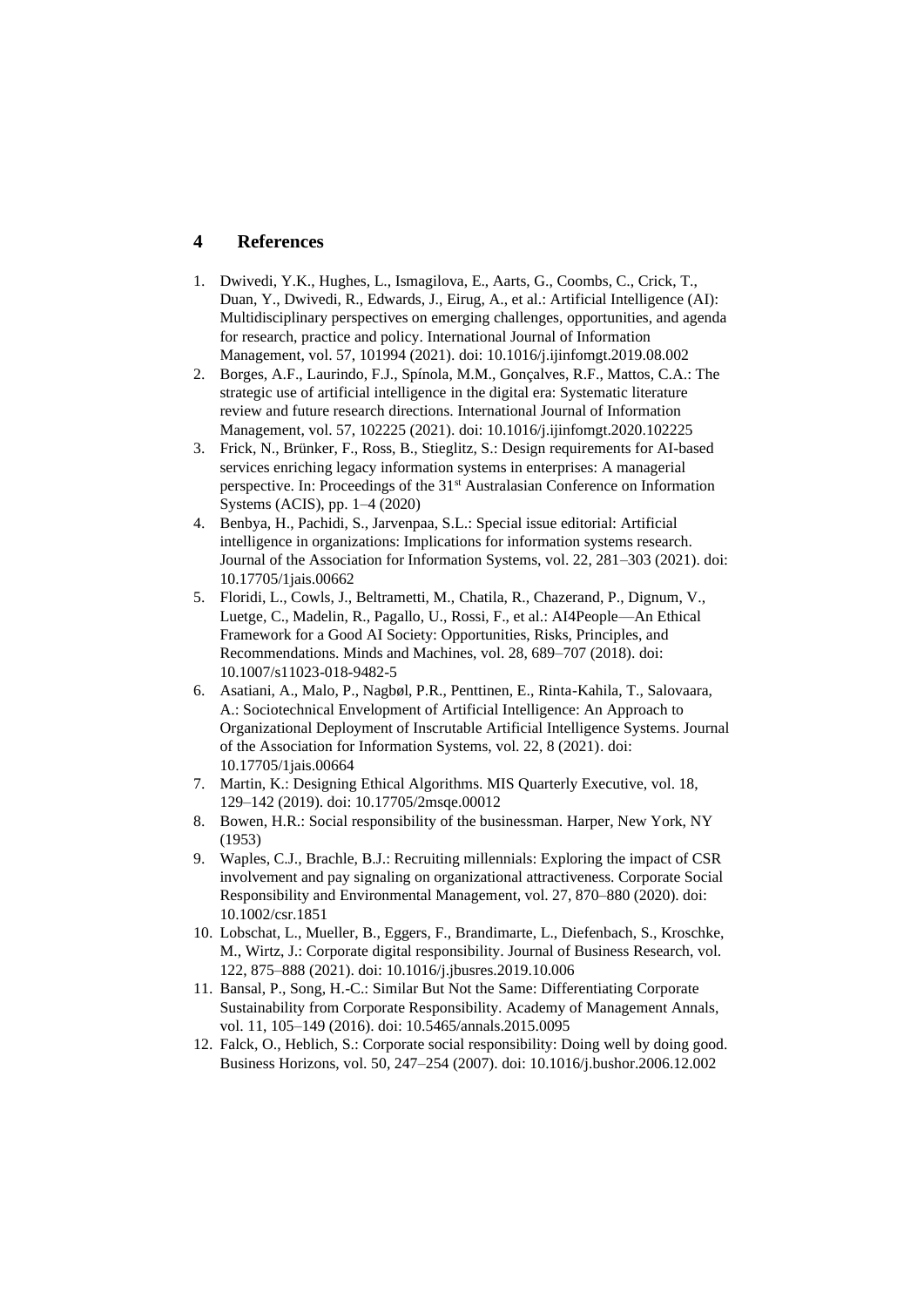- 13. Yang, X., Li, Y., Kang, L.: Reconciling "doing good" and "doing well" in organizations' green IT initiatives: A multi-case analysis. International Journal of Information Management, vol. 51, 102052 (2020). doi: 10.1016/j.ijinfomgt.2019.102052
- 14. Carroll, A.B., Shabana, K.M.: The Business Case for Corporate Social Responsibility: A Review of Concepts, Research and Practice. International Journal of Management Reviews, vol. 12, 85–105 (2010). doi: 10.1111/j.1468- 2370.2009.00275.x
- 15. Rynes, S.L., Barber, A.E.: Applicant Attraction Strategies: An Organizational Perspective. Academy of Management Review, vol. 15, 286–310 (1990). doi: 10.5465/amr.1990.4308158
- 16. Celani, A., Singh, P.: Signaling theory and applicant attraction outcomes. Personnel review, vol. 40, 222-238 (2011). doi: 10.1108/00483481111106093
- 17. Evertz, L., Süß, S.: The importance of individual differences for applicant attraction: a literature review and avenues for future research. Management Review Quarterly, vol. 67, 141–174 (2017). doi: 10.1007/s11301-017-0126-2
- 18. Jones, D.A., Willness, C.R., Madey, S.: Why Are Job Seekers Attracted by Corporate Social Performance? Experimental and Field Tests of Three Signal-Based Mechanisms. Academy of management journal, vol. 57, 383–404 (2014). doi: 10.5465/amj.2011.0848
- 19. Klimkiewicz, K., Oltra, V.: Does CSR Enhance Employer Attractiveness? The Role of Millennial Job Seekers' Attitudes. Corp. Soc. Responsib. Environ. Mgmt., vol. 24, 449–463 (2017). doi: 10.1002/csr.1419
- 20. Dawkins, C.E., Jamali, D., Karam, C., Lin, L., Zhao, J.: Corporate Social Responsibility and Job Choice Intentions: A Cross-Cultural Analysis. Business & Society, vol. 55, 854–888 (2016). doi: 10.1177/0007650314564783
- 21. Osburg, V.-S., Yoganathan, V., Bartikowski, B., Liu, H., Strack, M.: Effects of Ethical Certification and Ethical eWoM on Talent Attraction. Journal of Business Ethics, vol. 164, 535–548 (2020). doi: 10.1007/s10551-018-4018-8
- 22. Ronda, L., Abril, C., Valor, C.: Job choice decisions: understanding the role of nonnegotiable attributes and trade-offs in effective segmentation. Management Decision, vol. 59, 1546-1561 (2020). doi: 10.1108/MD-10-2019-1472
- 23. Bhattacharya, C.B., Sen, S., Korschun, D.: Using corporate social responsibility to win the war for talent. MIT Sloan Management Review, vol. 49, 37–44 (2008)
- 24. Greening, D.W., Turban, D.B.: Corporate Social Performance As a Competitive Advantage in Attracting a Quality Workforce. Business & Society, vol. 39, 254– 280 (2000). doi: 10.1177/000765030003900302
- 25. Spence, M.: Job Market Signaling. The Quarterly Journal of Economics, vol. 87, 355–374 (1973). doi: 10.2307/1882010
- 26. Zerbini, F.: CSR Initiatives as Market Signals: A Review and Research Agenda. Journal of Business Ethics, vol. 146, 1–23 (2017). doi: 10.1007/s10551-015- 2922-8
- 27. Sarker, S., Chatterjee, S., Xiao, X., Elbanna, A.: The sociotechnical axis of cohesion: its historical development and its continued relevance. MIS Quarterly, vol. 43, 695–719 (2019). doi: 10.17705/1jais.00664